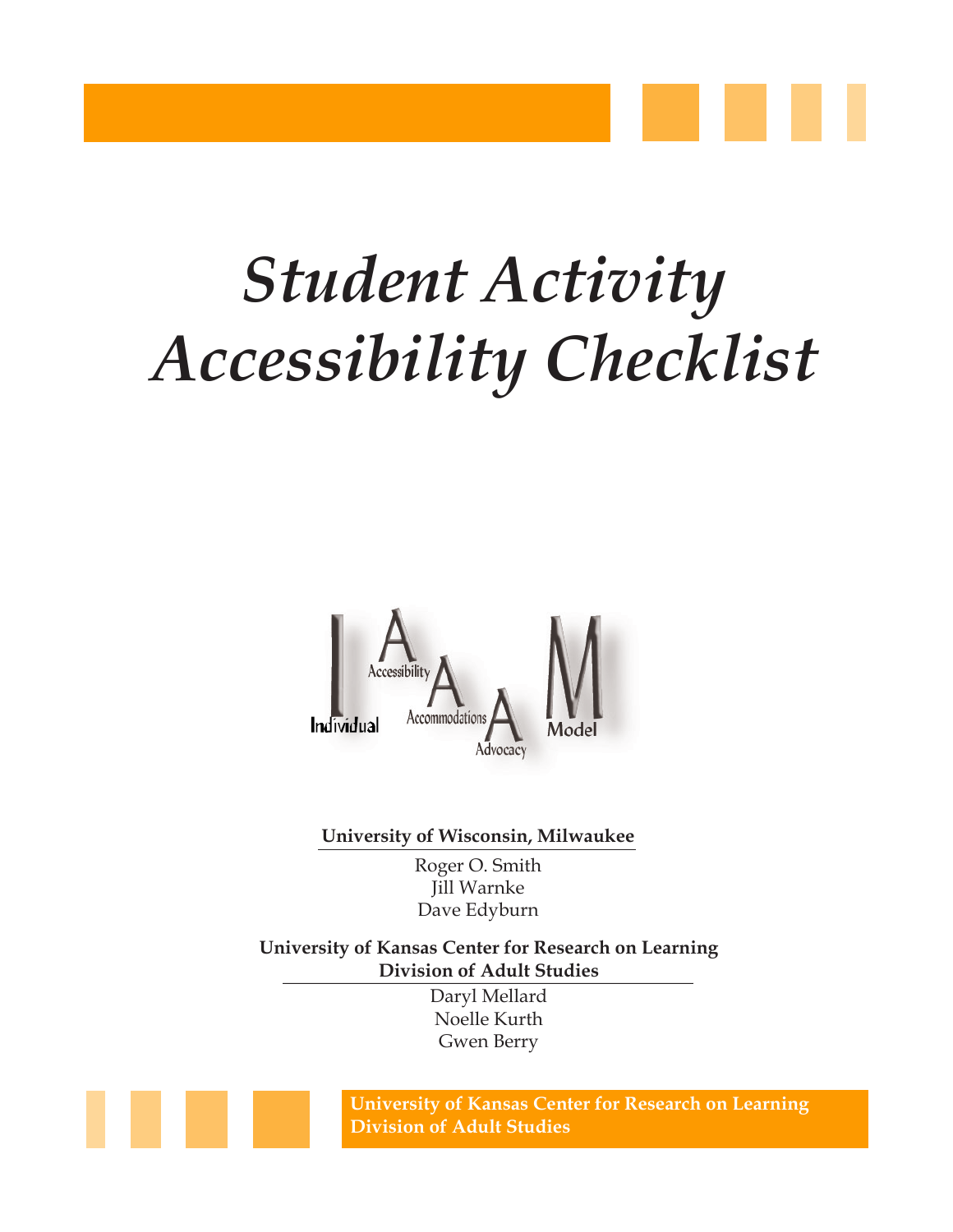University of Kansas - Center for Research on Learning Division of Adult Studies 1122 West Campus Dr., JR Pearson Hall Rm. 517 Lawrence, KS 66045 785.864.4780

This document is available in alternate formats upon request. Please contact the Division of Adult Studies for more information.



This document was supported in whole or in part by the U. S. Department of Education, Office of Special Education Programs, (Cooperative Agreement No. H324M980109). However, the opinions expressed herein do not necessarily reflect the policy or position of the U. S. Department of Education, Office of Special Education Programs, and no official endorsement by the Department should be inferred. Note: There are no copyright restrictions on this document: however, please credit the source and support of federal funds when copying all or part of this material. This report is also available on the web for printing at: http://das.kucrl.org/iam.html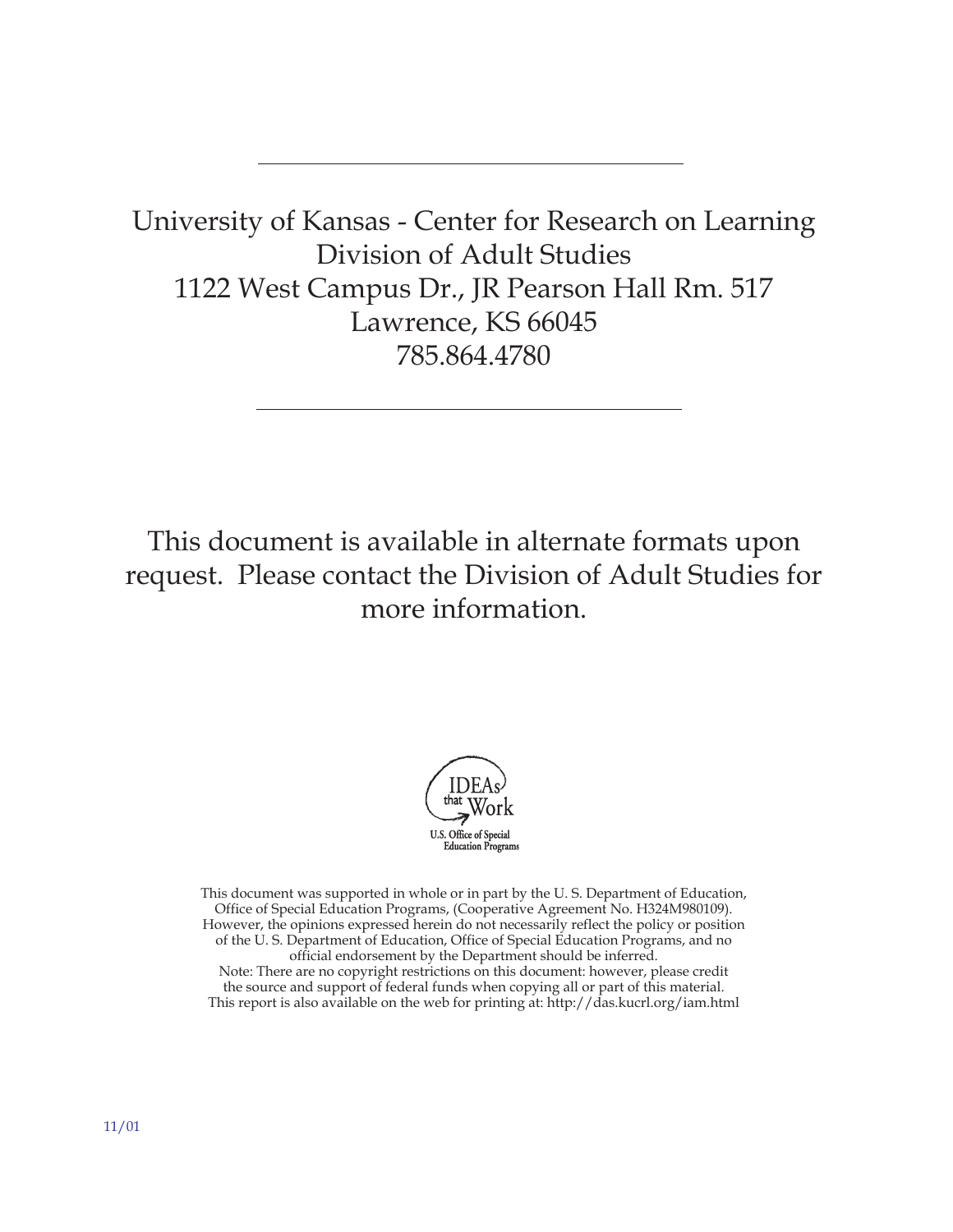#### **INTRODUCTION**

When many students enter college for the first time, they experience some confusion because of the uniqueness posed by the setting and the activities. Since planning is important to success, we offer this accessibility checklist as one device for planning a successful college experience. The checklist was created with all students in mind, but is particularly helpful for students who are challenged by certain aspects of the education environment, such as those students with various disabilities. The checklist can be helpful for students without disabilities, students with hidden or mild disabilities and students with verified or significant disabilities.

College life is a potentially exciting and frustrating opportunity for many students, especially students with disabilities. This checklist contains activities frequently encountered by students attending college. Specifically, the checklist highlights activities that may present access problems. These problems may be barriers to accessing or completing activities. Use the checklist to anticipate activities for which you may require assistance. Then, brainstorm solutions as to how the barriers will be addressed. You may choose to complete the entire checklist, or you may focus on specific categories that are immediately relevant. For example, if you anticipate that transportation will be a major access issue, you may only choose to complete the "Getting to Campus" section of the checklist.

This checklist is provided in the context of a student assessment, but its implications are more far reaching. For example, it can serve as a facility and instructional program "selfaudit." The activities and environments included in the checklist should be accessible to everyone. Employees, guest lecturers, presenters, and attendees of public events should all be able to access the facilities and information of the college.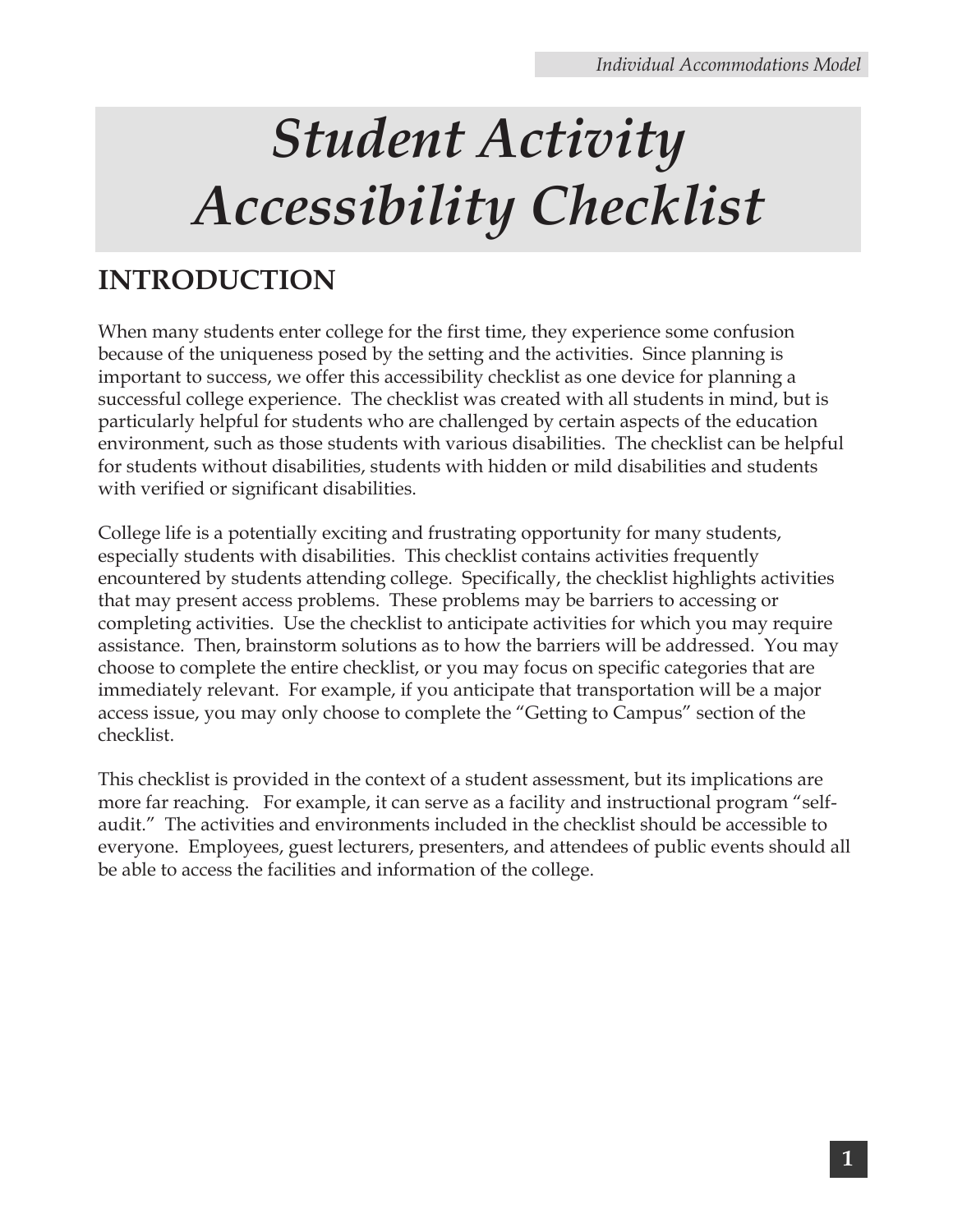#### **DIRECTIONS FOR USE**

**Step 1**: On the following pages are a variety of college-related activities. These activities are organized into nine categories. As a first step, read through the activities.

**Step 2**: Complete the checklist by reading the brief activity statement and determine if completing the activity poses any particular problem for you: mark "yes," "somewhat" or "no" accordingly. Even if you are unsure we suggest that you check "somewhat" or "yes." These "unsure" activities can be reviewed more carefully at a later date or after you have gathered additional information.

**Step 3**: After you have completed the checklist, sharing the results with someone who is knowledgeable about the services provided at your college may prove especially beneficial. Alternatively, you may want to check your college directory and identify a contact person who can be of assistance for specific categories that require solutions. Our hope is that if you are able to identify possible problem areas and consequently identify contact people to help you solve these problems, your experiences at college will be successful and rewarding.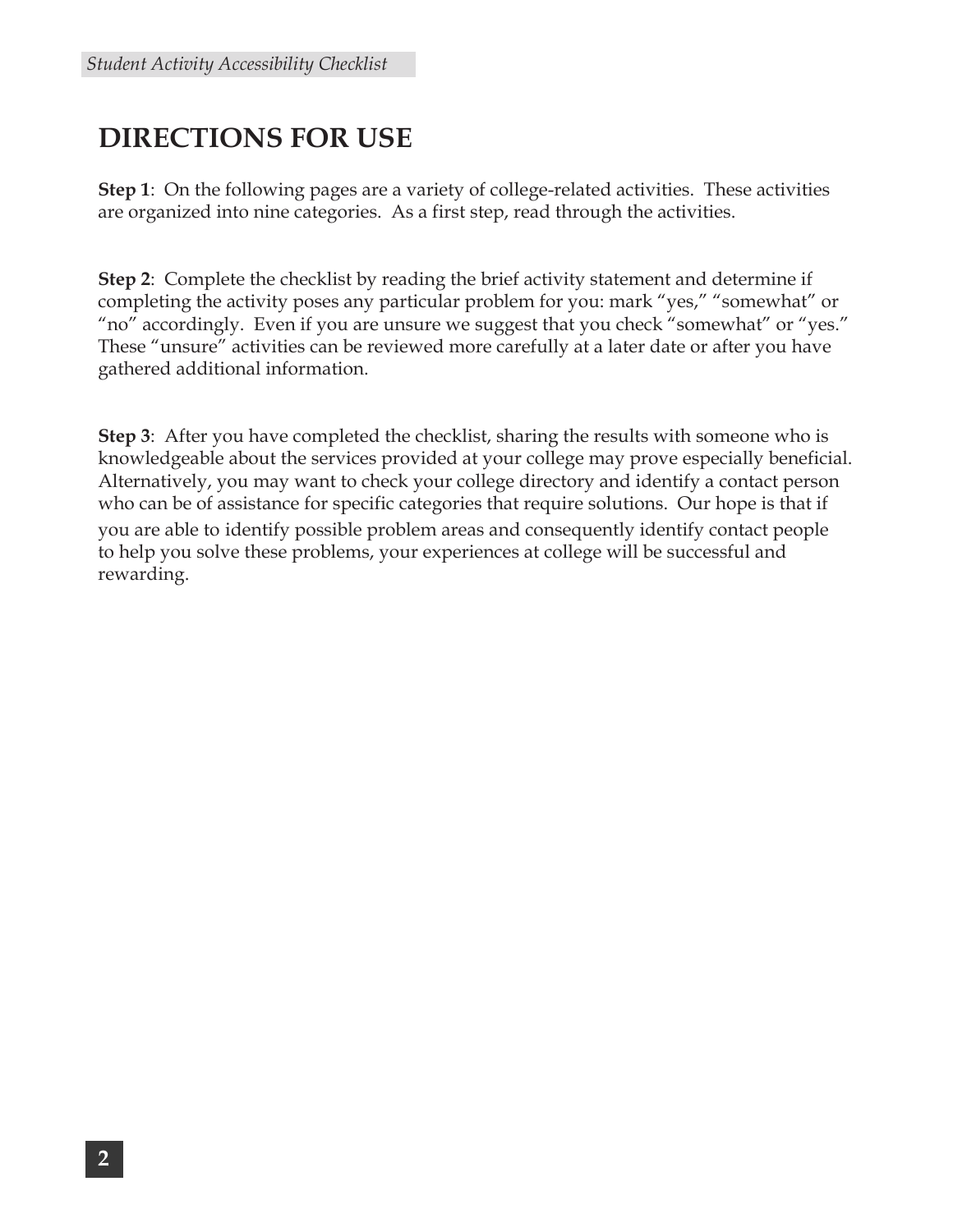| Activity                                                             | Yes | Is this a problem<br>for me?<br>Somewhat | N <sub>0</sub> | Possible<br>Solutions |
|----------------------------------------------------------------------|-----|------------------------------------------|----------------|-----------------------|
| I. INTRODUCTION TO THE UNIVERSITY                                    |     |                                          |                |                       |
| A. Receiving mailings                                                |     |                                          |                |                       |
| B. Reading mailings                                                  |     |                                          |                |                       |
| C. Obtaining information from mailings                               |     |                                          |                | Contact:              |
| <b>II. GETTING TO CAMPUS</b>                                         |     |                                          |                |                       |
| A. Using public transportation                                       |     |                                          |                |                       |
| 1. Locating parking and transit<br>office                            |     |                                          |                |                       |
| 2. Entering building                                                 |     |                                          |                |                       |
| 3. Maneuvering to parking and<br>transit counter                     |     |                                          |                |                       |
| 4. Communicating with parking and<br>transit employees               |     |                                          |                |                       |
| 5. Receiving bus pass                                                |     |                                          |                |                       |
| 6. Signing bus pass                                                  |     |                                          |                |                       |
| 7. Obtaining bus route flyers                                        |     |                                          |                |                       |
| 8. Locating bus route nearest home                                   |     |                                          |                |                       |
| 9. Utilizing bus route                                               |     |                                          |                |                       |
| B. Using private transportation                                      |     |                                          |                |                       |
| 1. Locating university off-campus<br>parking lot                     |     |                                          |                |                       |
| 2. Acquiring university off-campus<br>bus schedules                  |     |                                          |                |                       |
| 3. Arriving at university off-campus<br>parking lot before bus comes |     |                                          |                |                       |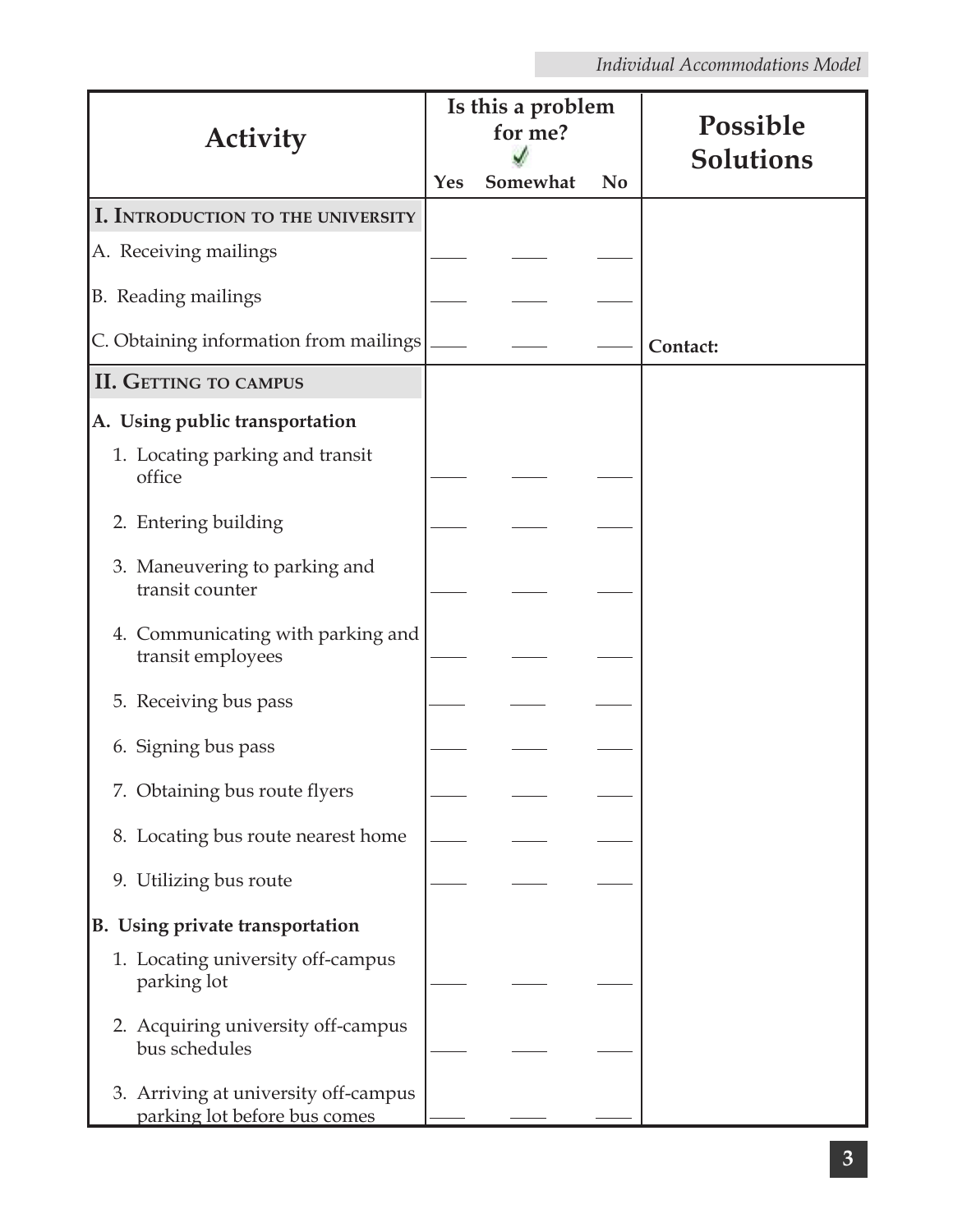| Is this a problem                                               |  |          |                | Possible  |  |
|-----------------------------------------------------------------|--|----------|----------------|-----------|--|
| Activity                                                        |  | for me?  |                |           |  |
|                                                                 |  | Somewhat | N <sub>0</sub> | Solutions |  |
| B. Using private transportation (cont.)                         |  |          |                |           |  |
| 4. Parking                                                      |  |          |                |           |  |
| 5. Maneuvering to bus waiting area                              |  |          |                |           |  |
| 6. Transferring onto bus                                        |  |          |                |           |  |
| 7. Locating ramp or lot on campus                               |  |          |                |           |  |
| 8. Preparing appropriate amount of<br>money to pay in timed lot |  |          |                |           |  |
| 9. Paying meter or attendant at<br>appropriate time, if needed  |  |          |                | Contact:  |  |
| <b>III. CAMPUS TOUR</b>                                         |  |          |                |           |  |
| A. Contacting the tour office                                   |  |          |                |           |  |
| 1. Obtaining phone number to set<br>up a tour                   |  |          |                |           |  |
| 2. Dialing the phone number                                     |  |          |                |           |  |
| 3. Communicating with person to<br>set up time and date         |  |          |                |           |  |
| <b>B.</b> Arriving on campus                                    |  |          |                |           |  |
| 1. Parking                                                      |  |          |                |           |  |
| 2. Finding the building                                         |  |          |                |           |  |
| 3. Entering the building                                        |  |          |                |           |  |
| 4. Finding rooms                                                |  |          |                |           |  |
| 5. Entering rooms                                               |  |          |                |           |  |
| 6. Finding and communicating with<br>tour staff                 |  |          |                |           |  |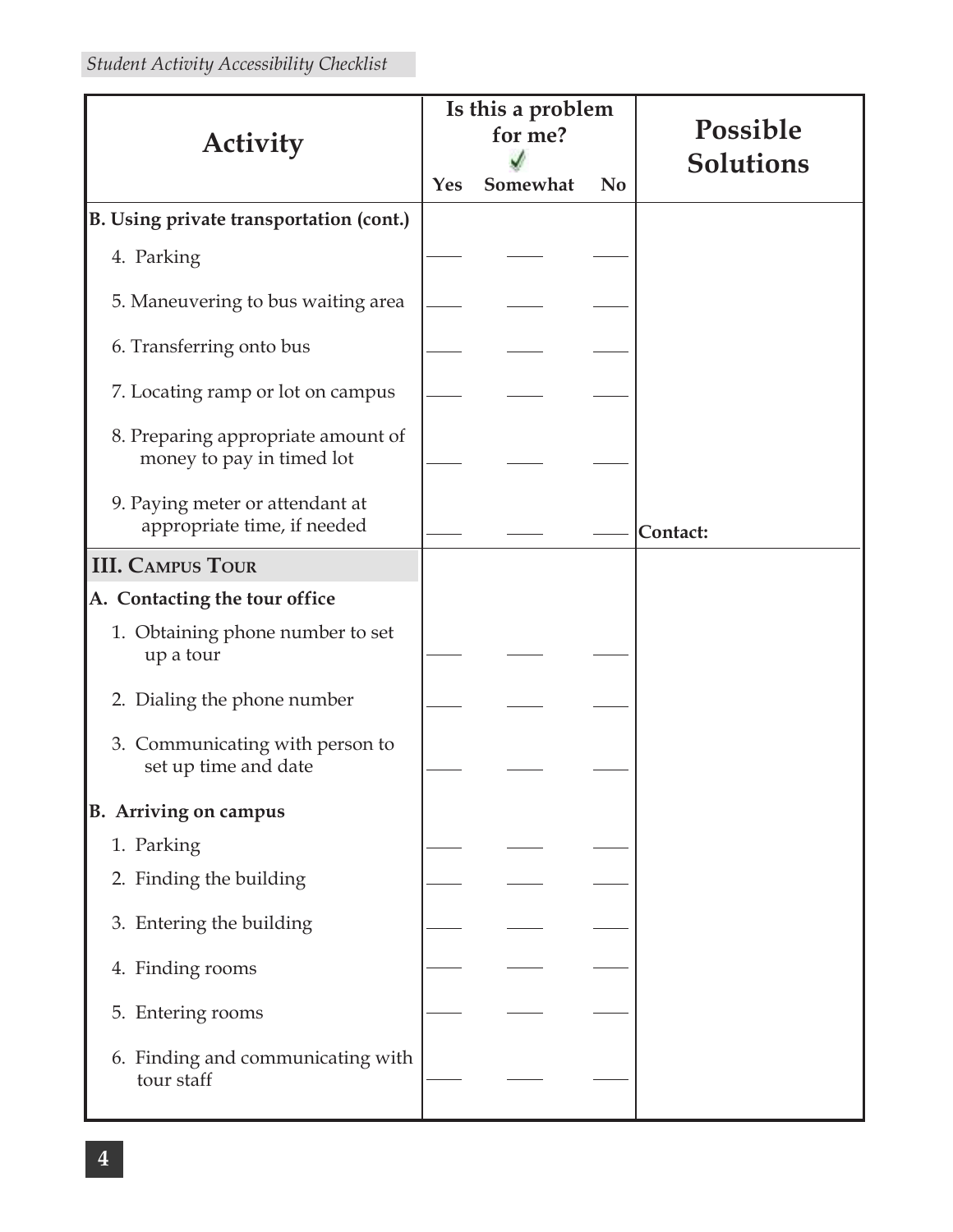|                                                           |         | Is this a problem |           |                  |  |
|-----------------------------------------------------------|---------|-------------------|-----------|------------------|--|
| <b>Activity</b>                                           | for me? |                   |           | Possible         |  |
|                                                           | Yes     | Somewhat          | <b>No</b> | <b>Solutions</b> |  |
| C. Touring the campus                                     |         |                   |           |                  |  |
| 1. Moving around campus                                   |         |                   |           |                  |  |
| 2. Getting in and out of buildings                        |         |                   |           |                  |  |
| 3. Moving through and around<br>crowds                    |         |                   |           |                  |  |
| 4. Gathering information from the<br>tour guide           |         |                   |           | Contact:         |  |
| <b>IV. MEETING WITH A COUNSELOR OR</b>                    |         |                   |           |                  |  |
| <b>ADVISOR</b>                                            |         |                   |           |                  |  |
|                                                           |         |                   |           |                  |  |
| A. Calling counselor or advisor                           |         |                   |           |                  |  |
| 1. Obtaining phone number to set<br>up meeting(s)         |         |                   |           |                  |  |
| 2. Dialing phone number                                   |         |                   |           |                  |  |
| 3. Communicating to set up date<br>and time for meeting   |         |                   |           |                  |  |
| <b>B.</b> Going to his or her office                      |         |                   |           |                  |  |
| 1. Finding the building                                   |         |                   |           |                  |  |
| 2. Entering the building                                  |         |                   |           |                  |  |
| 3. Finding the room                                       |         |                   |           |                  |  |
| 4. Entering the room                                      |         |                   |           |                  |  |
| 5. Finding and communicating with<br>counselor or advisor |         |                   |           |                  |  |
| C. Meeting                                                |         |                   |           |                  |  |
| 1. Communication issues                                   |         |                   |           |                  |  |
| 2. Obtaining information                                  |         |                   |           |                  |  |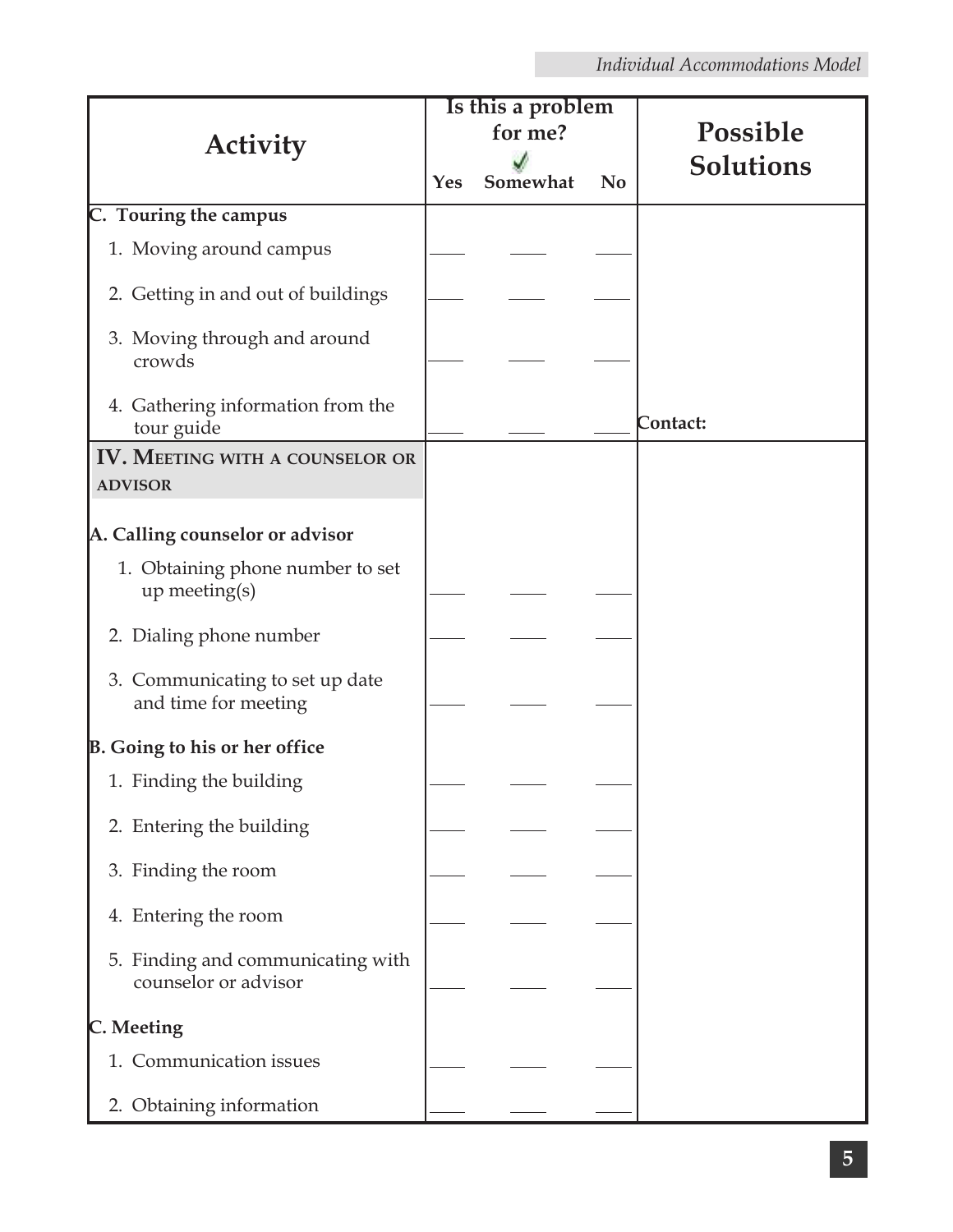| Activity                                                                                   | Is this a problem<br>for me? |          |                | Possible<br><b>Solutions</b> |  |
|--------------------------------------------------------------------------------------------|------------------------------|----------|----------------|------------------------------|--|
|                                                                                            | Yes                          | Somewhat | N <sub>0</sub> |                              |  |
| C. Meeting (cont.)                                                                         |                              |          |                |                              |  |
| 3. Deciding on classes to take                                                             |                              |          |                |                              |  |
| 4. Helping plan your class schedule                                                        |                              |          |                | Contact:                     |  |
| V. OBTAINING AND COMPLETING THE<br><b>ADMISSION FORM</b>                                   |                              |          |                |                              |  |
| A. Requesting information from<br>university (email or phone)                              |                              |          |                |                              |  |
| B. Obtaining useful phone numbers<br>and addresses                                         |                              |          |                |                              |  |
| C. Engaging in appropriate<br>conversational or writing style                              |                              |          |                |                              |  |
| D. Completing the admission form                                                           |                              |          |                |                              |  |
| E. Completing the form accurately<br>and legibly                                           |                              |          |                |                              |  |
| F. Delivering forms to admissions<br>office through the mail or in-person                  |                              |          |                | Contact:                     |  |
| <b>VI. REGISTRATION</b>                                                                    |                              |          |                |                              |  |
| A. Forms                                                                                   |                              |          |                |                              |  |
| 1. Obtaining the registration form                                                         |                              |          |                |                              |  |
| 2. Registering                                                                             |                              |          |                |                              |  |
| 3. Completing the forms accurately<br>and legibly                                          |                              |          |                |                              |  |
| 4. Signing up for classes<br>recommended                                                   |                              |          |                |                              |  |
| 5. Delivering the form to the<br>registrar through the mail, in<br>person, or via computer |                              |          |                |                              |  |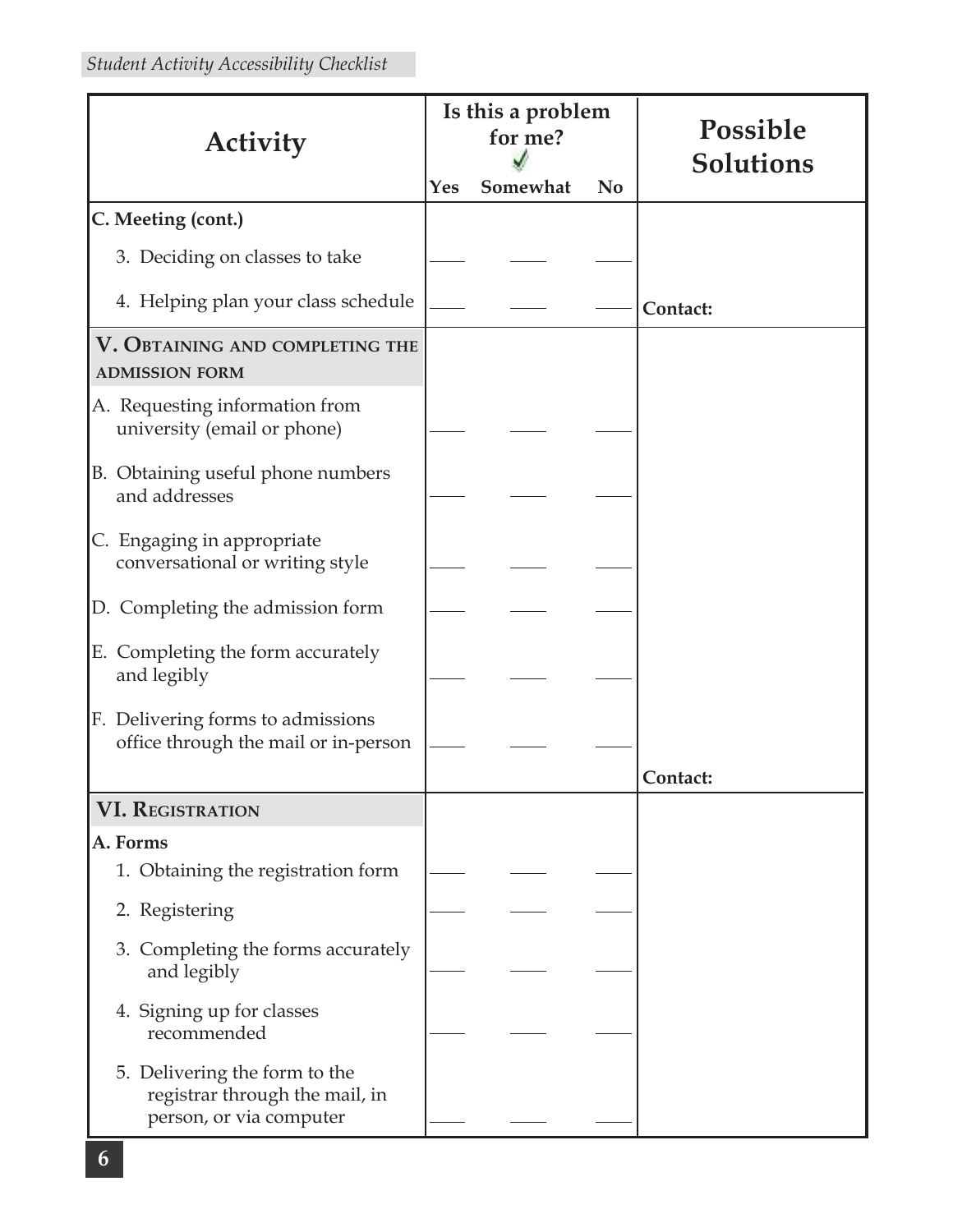|                                                                |     | Is this a problem<br>for me? |           | Possible         |  |
|----------------------------------------------------------------|-----|------------------------------|-----------|------------------|--|
| Activity                                                       |     |                              |           | <b>Solutions</b> |  |
|                                                                | Yes | Somewhat                     | <b>No</b> |                  |  |
| <b>B. Obtaining an Identification or</b>                       |     |                              |           |                  |  |
| <b>Activity Card</b><br>1. Contacting the registration office  |     |                              |           |                  |  |
| 2. Finding the building                                        |     |                              |           |                  |  |
| 3. Entering the building                                       |     |                              |           |                  |  |
| 4. Finding the office                                          |     |                              |           |                  |  |
| 5. Finding and communicating with<br>registration office staff |     |                              |           |                  |  |
| 6. Getting photo taken                                         |     |                              |           |                  |  |
| 7. Completing the necessary forms                              |     |                              |           |                  |  |
| 8. Obtaining a class schedule                                  |     |                              |           | Contact:         |  |
| <b>VII. PAYING TUITION</b>                                     |     |                              |           |                  |  |
| A. Obtaining financial aid information                         |     |                              |           |                  |  |
| B. Obtaining scholarship information                           |     |                              |           |                  |  |
| C. Obtaining payment information<br>and schedule               |     |                              |           | Contact:         |  |
| <b>VIII. BUYING BOOKS AND SUPPLIES</b>                         |     |                              |           |                  |  |
| A. Going to the bookstore                                      |     |                              |           |                  |  |
| 1. Finding the bookstore                                       |     |                              |           |                  |  |
| 2. Entering the bookstore                                      |     |                              |           |                  |  |
| 3. Maneuvering around the bookstore                            |     |                              |           |                  |  |
| <b>B.</b> Buying books                                         |     |                              |           |                  |  |
| 1. Arriving at the ground level in the<br>bookstore            |     |                              |           |                  |  |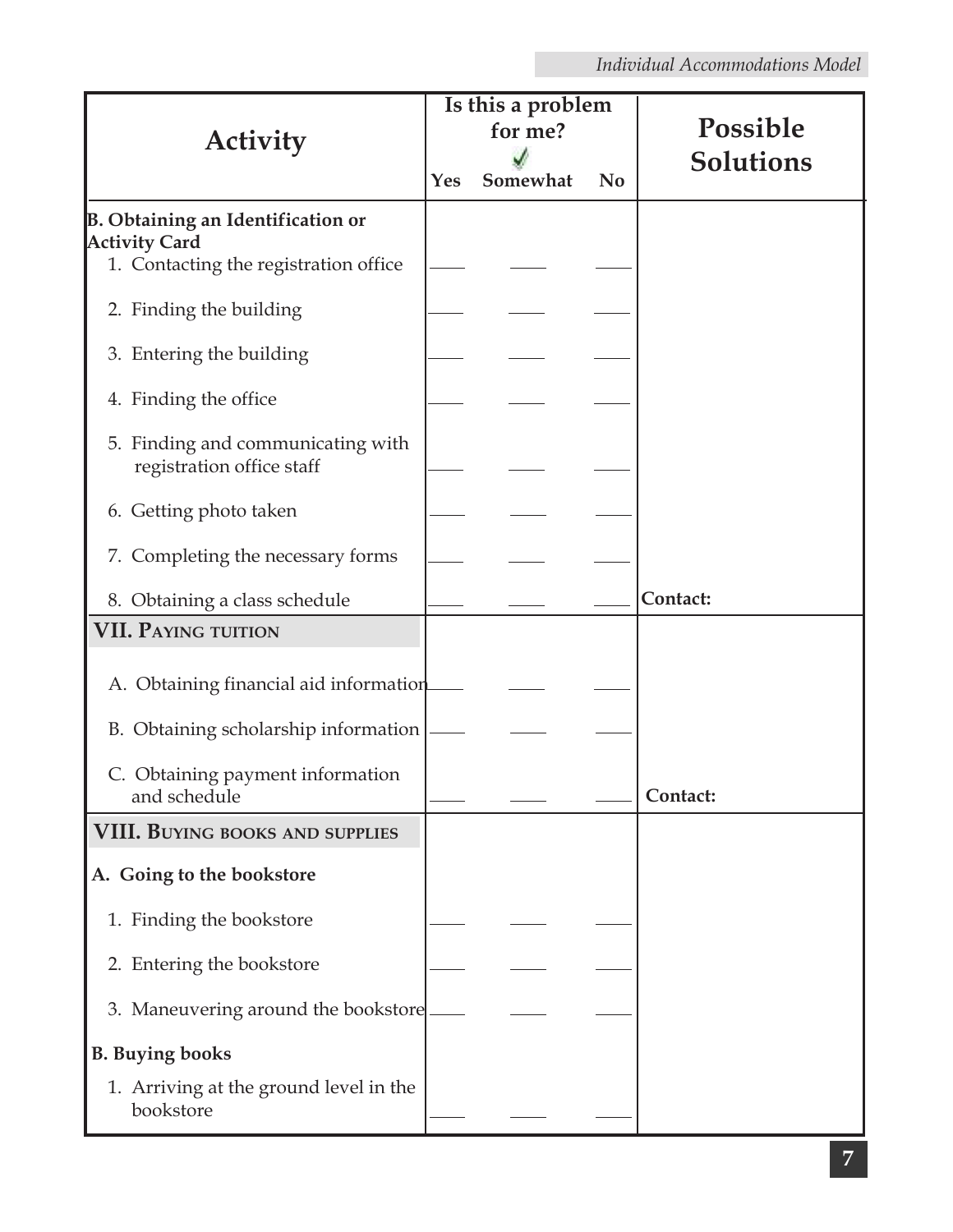|                                                          | Is this a problem |          |           | Possible  |  |
|----------------------------------------------------------|-------------------|----------|-----------|-----------|--|
| <b>Activity</b>                                          |                   | for me?  |           |           |  |
|                                                          | Yes               | Somewhat | <b>No</b> | Solutions |  |
| <b>B. Buying books (cont.)</b>                           |                   |          |           |           |  |
| 2. Having class schedules available                      |                   |          |           |           |  |
| 3. Finding the aisles                                    |                   |          |           |           |  |
| 4. Getting the books off the shelves                     |                   |          |           |           |  |
| 5. Transporting the books                                |                   |          |           |           |  |
| 6. Arriving at the appropriate floor<br>to pay           |                   |          |           |           |  |
| 7. Finding the register                                  |                   |          |           |           |  |
| 8. Maneuvering to the register                           |                   |          |           |           |  |
| 9. Placing the books and/or<br>supplies on the counter   |                   |          |           |           |  |
| 10. Paying for the items                                 |                   |          |           |           |  |
| 11. Transporting the books out of the<br>bookstore       |                   |          |           |           |  |
| 12. Leaving the bookstore                                |                   |          |           | Contact:  |  |
| <b>IX. CLASSES</b>                                       |                   |          |           |           |  |
| A. Going to class                                        |                   |          |           |           |  |
| 1. Leaving at an appropriate time to<br>get to class     |                   |          |           |           |  |
| 2. Finding the building on the<br>campus map             |                   |          |           |           |  |
| 3. Entering the building                                 |                   |          |           |           |  |
| 4. Finding the classroom                                 |                   |          |           |           |  |
| 5. Finding a seat that accommodates<br><u>vour needs</u> |                   |          |           |           |  |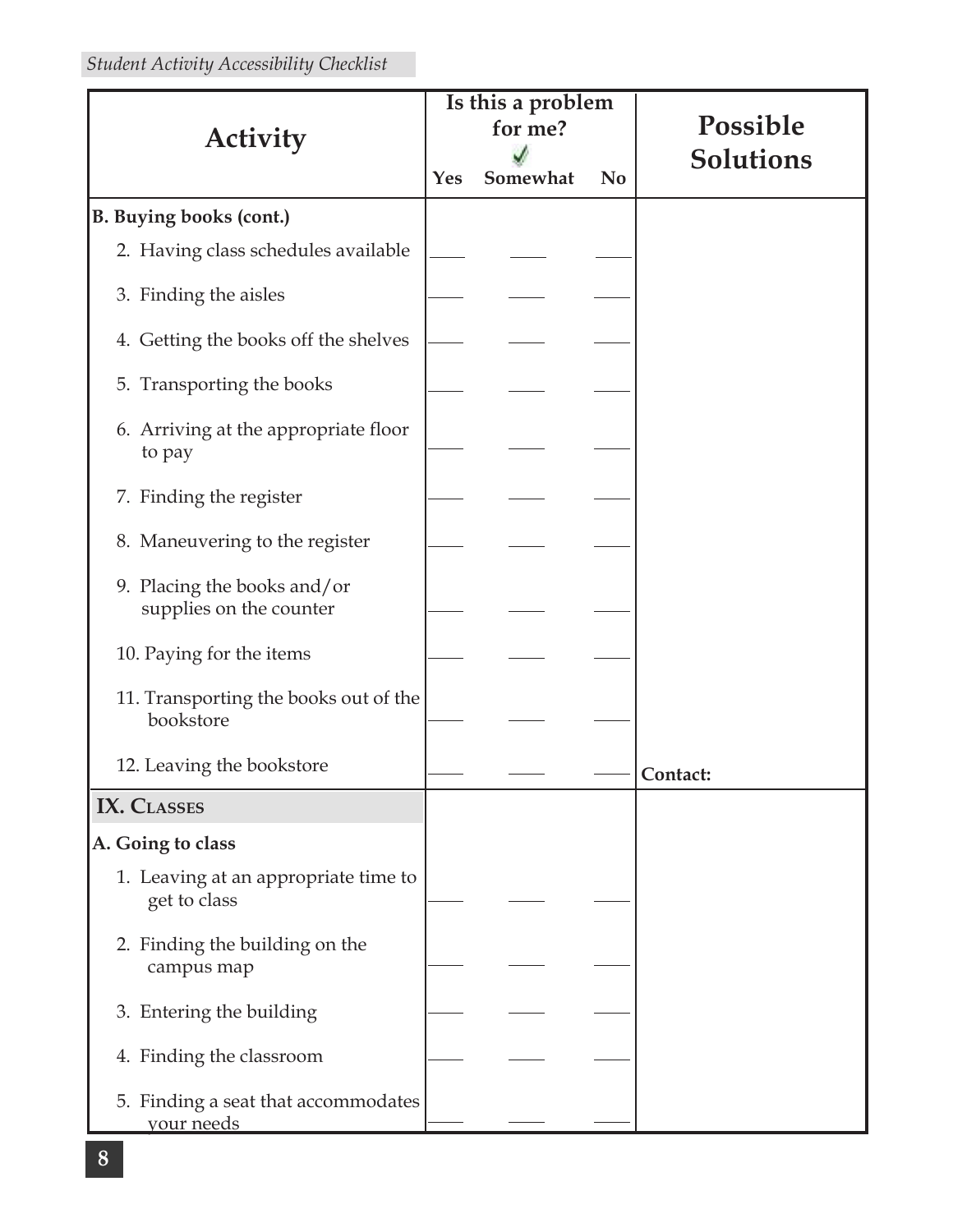| Is this a problem<br>for me?<br>Activity                         |     |          |           | Possible  |
|------------------------------------------------------------------|-----|----------|-----------|-----------|
|                                                                  | Yes | Somewhat | <b>No</b> | Solutions |
| B. Participating in class                                        |     |          |           |           |
| 1. Getting out materials for note-<br>taking                     |     |          |           |           |
| 2. Taking notes                                                  |     |          |           |           |
| 3. Asking and/or answering<br>questions (communication)          |     |          |           |           |
| 4. Working on group projects, if<br>required                     |     |          |           |           |
| 5. Hearing the instructor                                        |     |          |           |           |
| 6. Hearing and contributing to large<br>group discussions        |     |          |           |           |
| 7. Hearing and contributing to<br>small group discussions        |     |          |           |           |
| 8. Participating in group<br>presentations                       |     |          |           |           |
| 9. Hearing and seeing classroom<br>demonstrations                |     |          |           |           |
| 10. Participating in laboratory or<br>studio sessions and groups |     |          |           |           |
| 11. Completing papers and written<br>assignments                 |     |          |           | Contact:  |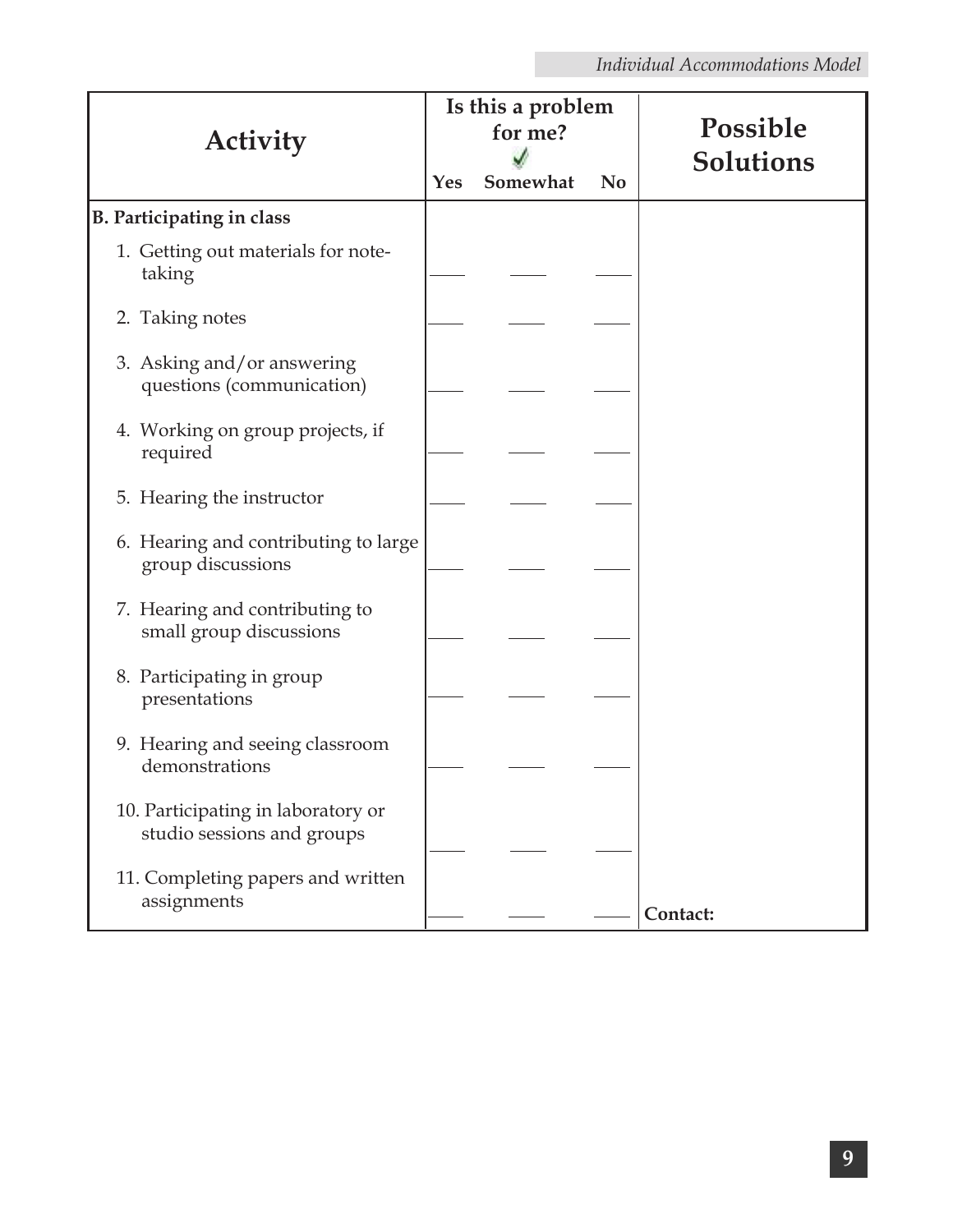| <b>Activity</b>                           |     | Is this a problem<br>for me? |           | Possible  |
|-------------------------------------------|-----|------------------------------|-----------|-----------|
|                                           | Yes | Somewhat                     | <b>No</b> | Solutions |
| X. ACCESSING CLASS INFORMATION            |     |                              |           |           |
| A. Overheads (prepared and real-time)     |     |                              |           |           |
| <b>B.</b> Handouts                        |     |                              |           |           |
| C. Readings                               |     |                              |           |           |
| D. E-Readings                             |     |                              |           |           |
| E. Textbooks                              |     |                              |           |           |
| F. E-Textbooks                            |     |                              |           |           |
| G. E-Mail                                 |     |                              |           |           |
| H. Document Cameras                       |     |                              |           |           |
| I. PA Systems                             |     |                              |           |           |
| J. Demonstration equipment and props      |     |                              |           |           |
| K. Whiteboard/Blackboard                  |     |                              |           |           |
| L. Slides                                 |     |                              |           |           |
| M. Filmstrips                             |     |                              |           |           |
| N. Films                                  |     |                              |           |           |
| O. Videos                                 |     |                              |           |           |
| P. Television                             |     |                              |           |           |
| Q. Closed Curcuit Television (CCTV)       |     |                              |           |           |
| R. Websites and Web presentations         |     |                              |           |           |
| S. Educational computer software          |     |                              |           |           |
| T. Computer presentations<br>(PowerPoint) |     |                              |           | Contact:  |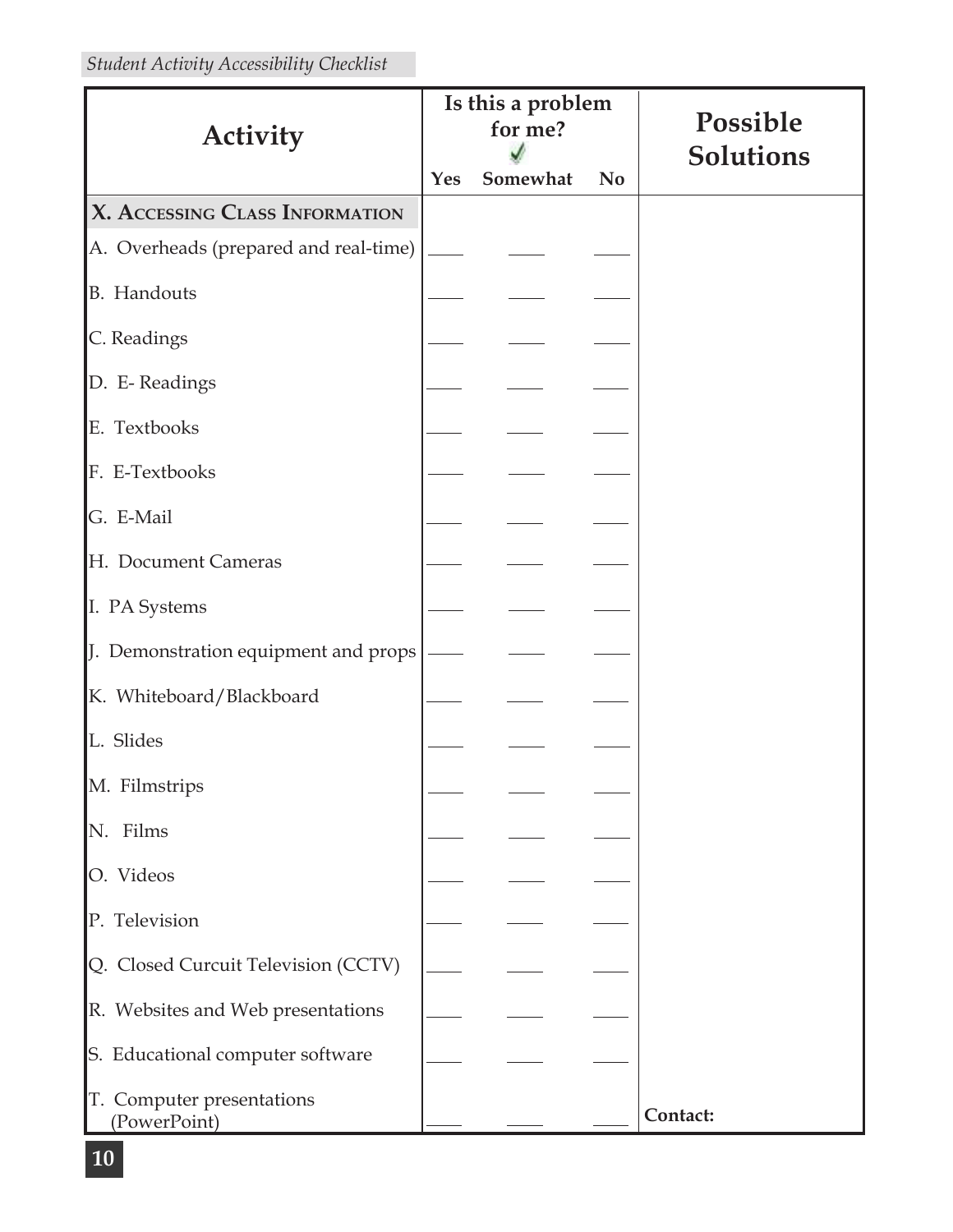| <b>Activity</b>                                                                           | Is this a problem<br>for me? |          |           | Possible<br>Solutions |
|-------------------------------------------------------------------------------------------|------------------------------|----------|-----------|-----------------------|
|                                                                                           | Yes                          | Somewhat | <b>No</b> |                       |
| <b>XI. TESTING AND EVALUATION</b>                                                         |                              |          |           |                       |
| A. Taking tests in class                                                                  |                              |          |           |                       |
| B. Taking standardized (district/state)<br>tests                                          |                              |          |           |                       |
| C. Taking national tests                                                                  |                              |          |           |                       |
| D. Taking placement tests                                                                 |                              |          |           |                       |
| E. Taking lab tests and quizzes                                                           |                              |          |           |                       |
| F. Taking oral examinations                                                               |                              |          |           |                       |
| G. Taking multiple choice tests<br>(including those with computer<br>graded bubble forms) |                              |          |           |                       |
| H. Taking essay tests                                                                     |                              |          |           | Contact:              |
| I. Taking "pop" quizzes                                                                   |                              |          |           |                       |
| <b>XII. OTHERS</b>                                                                        |                              |          |           |                       |
|                                                                                           |                              |          |           |                       |
|                                                                                           |                              |          |           |                       |
|                                                                                           |                              |          |           |                       |
|                                                                                           |                              |          |           |                       |
|                                                                                           |                              |          |           |                       |
|                                                                                           |                              |          |           |                       |
|                                                                                           |                              |          |           |                       |
|                                                                                           |                              |          |           |                       |
|                                                                                           |                              |          |           | Contact:              |